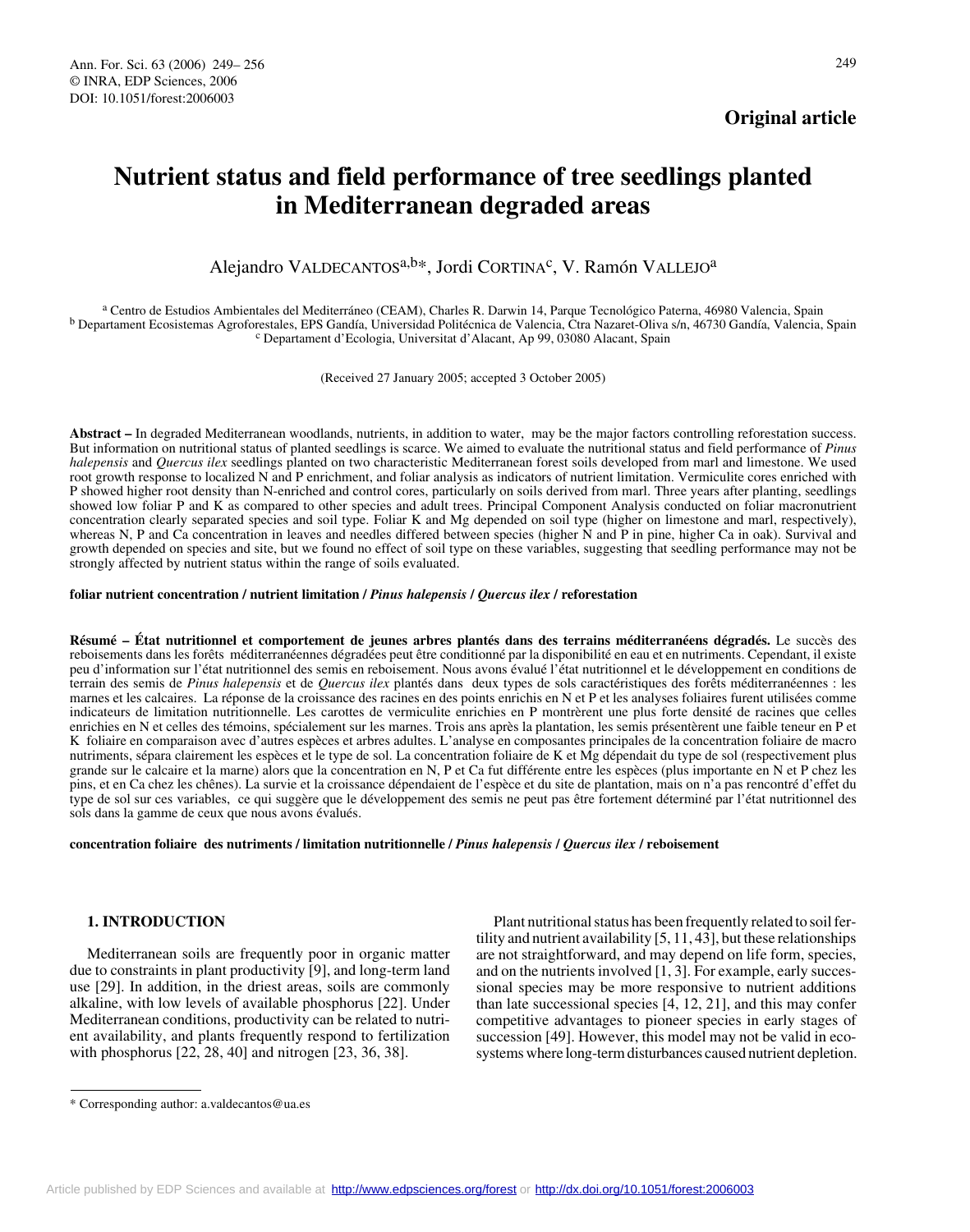| Bedrock type | Site     | pH       | CaCO <sub>3</sub><br>$(\%)$ | O.M.<br>$(\%)$ | Total N<br>(%) | C: N      | Clay<br>$(\%)$ | Textural<br>Class <sup>a</sup> |
|--------------|----------|----------|-----------------------------|----------------|----------------|-----------|----------------|--------------------------------|
| Marl         | Ayora    | 8.1(0.0) | 18(3)                       | 6.3(0.7)       | 0.26(0.01)     | 13.8(0.8) | 12(0)          | 1, 2                           |
|              | Martés   | 8.2(0.0) | 20(2)                       | 6.7(1.0)       | 0.26(0.04)     | 15.2(1.5) | 11(0)          | 2                              |
|              | Yátova 1 | 8.0(0.0) | 54(4)                       | 5.6(0.1)       | 0.26(0.00)     | 12.4(0.2) | 23(2)          | 1, 3                           |
|              | Yátova 2 | 8.1(0.0) | 64(3)                       | 5.5(0.1)       | 0.22(0.01)     | 14.3(0.4) | 20(1)          |                                |
| Limestone    | Buñol    | 8.1(0.0) | 4(1)                        | 8.5(0.7)       | 0.46(0.02)     | 10.8(0.6) | 43(1)          | $\overline{4}$                 |
|              | Martés   | 8.1(0.0) | 2(0)                        | 5.7(0.3)       | 0.33(0.01)     | 10.0(0.1) | 52(1)          | 5, 6, 4                        |
|              | Lorcha   | 7.9(0.0) | 0(0)                        | 6.3(0.7)       | 0.36(0.03)     | 10.1(0.7) | 33(5)          | 5, 3, 7, 1                     |
|              | Simat    | 7.6(0.1) | 0(0)                        | 5.0(0.5)       | 0.19(0.02)     | 15.7(2.6) | 21(1)          | 8                              |

Table I. Chemical properties and textural class of the 0–10 cm depth soils developed from marl and limestone in 8 degraded woodland sites in the Region of Valencia (E Spain). Mean and standard error (in brackets) of 4 samples is shown.

 $a_1 =$  Loamy;  $2 =$  Silty loam;  $3 =$  Sandy loam;  $4 =$  Silty clay;  $5 =$  Clay;  $6 =$  Sandy;  $7 =$  Clay loam,  $8 =$  Sandy Clay Loam.

**Table II.** Chemical properties of the uppermost 2.5 cm soil. Mean and standard error (in brackets) of 4 samples is shown.

| Bedrock type | Site     | $Ca^{2+}$<br>$\text{(cmol}^{(+)} \text{kg}^{-1}$ ) | $Mg^{2+}$<br>$\text{(cmol}^{(+)} \text{kg}^{-1}$ ) | $K^+$<br>$\rm{(cmol^{(+)}\,kg^{-1})}$ | P available<br>$(mg kg-1)$ |
|--------------|----------|----------------------------------------------------|----------------------------------------------------|---------------------------------------|----------------------------|
| Marl         | Ayora    | 12.1(0.4)                                          | 3.9(0.3)                                           | 0.2(0.0)                              | 33.2(2.7)                  |
|              | Martés   | 17.0(2.2)                                          | 3.9(0.6)                                           | 0.4(0.0)                              | 51.2(21.3)                 |
|              | Yátova 1 | 11.8(0.7)                                          | 1.1(0.2)                                           | 0.4(0.0)                              | 18.5(3.3)                  |
|              | Yátova 2 | 17.8(2.2)                                          | 0.7(0.2)                                           | 0.4(0.0)                              | 36.2(5.2)                  |
| Limestone    | Buñol    | 22.8(0.5)                                          | 1.5(0.4)                                           | 1.0(0.0)                              | 33.0(5.8)                  |
|              | Martés   | 20.0(1.1)                                          | 1.6(0.2)                                           | 0.8(0.0)                              | 20.5(5.2)                  |
|              | Lorcha   | 24.6(1.2)                                          | 2.5(0.4)                                           | 0.7(0.1)                              | 33.2(3.2)                  |
|              | Simat    | 15.8(1.3)                                          | 1.2(0.1)                                           | 0.4(0.0)                              | 18.5(4.5)                  |

Water is the major factor affecting seedling establishment under Mediterranean conditions [19]. But low nutrient availability could also delay root growth, and reduce seedling capacity to reach deep soil horizons before the onset of summer drought [10]. In addition, adjustments to low nutrient availability may have a negative impact on seedling ability to capture and transport water [18]. Despite evidence of nutrient limitations in Mediterranean areas, little information is currently available on the nutrient status of seedlings of woody species and on the potential implications for afforestation programmes.

We evaluated foliar nutrient concentration in *Pinus halepensis* L. (Aleppo pine) and *Quercus ilex* ssp. *ballota* (Desf.) Samp. (holm oak) seedlings planted on soils developed from limestone and marl in the Region of Valencia (eastern Spain). Our main objectives were (1) to assess the nutritional status of *Pinus halepensis* and *Quercus ilex* seedlings planted in two forest soils characteristics of the Mediterranean Basin, developed from limestone and marl, and (2) to discuss the relationship between nutritional status and field performance based on early survival and growth.

*Pinus halepensis* and *Quercus ilex* are among the most widespread tree species in the Mediterranean Basin. They tolerate basic soils, and they show contrasting ecological strategies [32]. *Pinus halepensis* is a heliophyte and obligate seeder species that can readily establish after wildfire from serotinous cones [42]. *Quercus ilex* is a sprouting tree that can stand some degree of shading [16]. In terms of water economy, *P. halepensis* can be considered a drought avoider species as compared to

*Q. ilex* [32]. Soils developed from limestone and marl cover vast areas of the Mediterranean Basin [27]. They represent a range of soil properties, from fissural decarbonated fine-textured *terra rossa* soils, developed from limestone, to highly carbonated and predominantly silty soils developed from marl. Vegetation type and past land use may be contrasting on both soil types, as rock outcrops in soils derived from limestone precluded agricultural uses in the past.

#### **2. MATERIALS AND METHODS**

#### **2.1. Field sites**

We selected eight sites in the province of Valencia (E Spain) that were affected by wildfires during the summer of 1991. In February 1993, we established one  $50 \times 50$  m plot in each of the four sites with carbonated soils derived from marl (Cambisol and Regosol; Ayora, Martés, Yátova 1 and Yátova 2 [17]), and one  $50 \times 50$  m plot in each of the four sites with decarbonated soils derived from limestone (Leptosol; Buñol, Lorcha, Martés and Simat [17]). In each plot, we planted 150 ten-month-old seedlings of *Pinus halepensis*, and the same number of *Quercus ilex* ssp. *ballota* on  $40 \times 40 \times 40$  cm planting holes. Species distribution was at random. In spring 1993, we took sixteen 0–10 cm depth and 0–2.5 cm depth soil samples per site (from the planting hole and the unaltered soil, respectively), and grouped them into four composite samples for a given depth. After air-drying and sieving, we analyzed the soil for pH, carbonates, organic matter, total nitrogen, texture (0–10 cm depth), exchange cations and available phosphorus (0–2.5 cm depth). Soil properties of surface soils of the experimental sites are described in Tables I and II. Total carbonate content was determined by using Bernard's calcimeter, organic C by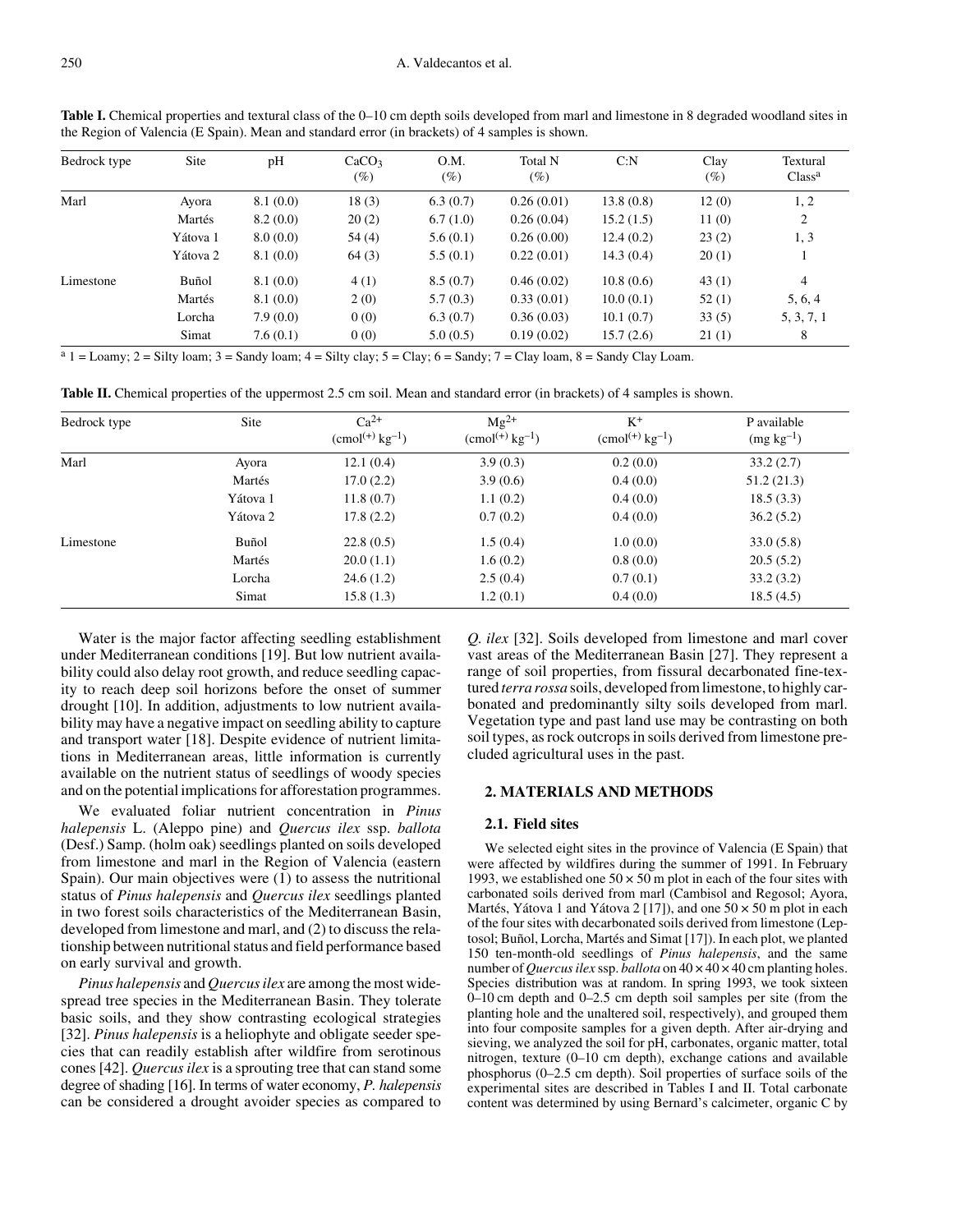using Walkley-Black method, total N by using a semi-micro Kjeldahl, exchangeable cations by BaCl<sub>2</sub>-triethanolamine extraction at pH 8.2, and ICP spectrometry [30], and available P by using Olsen bicarbonate extraction [47]. Climate is Mediterranean dry sub-humid with mean annual rainfall ranging from 384 to 592 mm (weather stations at Ayora, Embalse de Forata and Benissa). In 1994–1995, rainfall was around 60% of the historical annual average, whereas in 1993, rainfall was close to historical values in six sites (Ayora, Buñol, Martés M and L, Yátova 1 and 2), and in two sites it rained 33 % more than in the longterm series (Lorcha and Simat). All plots are on South-facing moderate slopes, and showed no evidences of agricultural use within the last 2– 3 decades. The terms marl and limestone will be used throughout the text to refer to soils derived from each bedrock type.

#### **2.2. Nutrient limitation in standing vegetation**

We evaluated nitrogen and phosphorus limitation in standing vegetation by using the enriched core technique [14], as described by Raich et al. [34]. We filled 200 cm3 plastic cores with vermiculite. The sides of the cores were opened to expose 50% of the surface. In November 1997, cores were soaked in deionized water (Control), 0.1 M NH<sub>4</sub>Cl (N+ treatment), or 0.1 M H<sub>3</sub>PO<sub>4</sub> (P+ treatment), and inserted in the surface soil (0–10 cm) of two experimental plots representing sites with soils developed from limestone and marl. Ten cores per treatment and site were used. Cores remained in the soil for 6 months. This ensured abundant root colonization, as evidenced by regular observations of an additional set of test cores. In April 1998, cores were recovered, and roots were carefully separated from soil and vermiculite by sonication (Sonifier I Ultrasonic Cell Disruptor Model 250; Branson Ultrasonic SA, USA), washed with distilled water, dried at 60 °C, and weighed.

#### **2.3. Seedling survival and morphology**

In June 1995, two and a half years after planting, we recorded all surviving seedlings, and measured stem height and root collar diameter on a randomly selected subset of 25 seedlings per site and species.

#### **2.4. Leaf and needle sampling and analysis**

In July 1997, we collected one-year-old needles and leaves from 10 randomly selected *Pinus halepensis* and *Quercus ilex* seedlings per plot. The number of *Q. ilex* seedlings sampled in Yátova 2 (on marl) was 5, and it was not possible to sample *Q. ilex* seedlings in the Buñol site (on limestone) due to the reduced number of surviving individuals. Seasonal changes in foliar nutrient concentration may affect nutritional diagnosis [6]. Optimum sampling dates may depend on site, species and internal nutrient dynamics [45]. We sampled foliage during the summer because growth rate is low, nutrient concentration relatively stable, and because we expected nutrient limitations to emerge during the period when foliar nutrient concentrations commonly reach a minimum [31, 39]. Leaves and needles were dried at 60 ºC, weighed, ground in a stainless steel mill, and digested with concentrated  $H_2SO_4$ and  $H_2O_2$  (30% v/v). We determined N concentration by using semimicro Kjeldahl distillation (Tecator Kjeltec Auto 1030 Analyzer, Hogana, Sweden), and P, K, Ca and Mg concentration by ICP spectrometry (Perkin Elmer Optima 3000, Perkin Elmer Corp., Norwalk, CT, USA). Nutrient content in leaf and needles was determined by multiplying foliar dry weight by nutrient concentration. Vector diagnosis [48] is a graphycal technique to simultaneously evaluate seedling nutrient content and concentration and seedling biomass (leaf and needle dry weight) in order to identify nutrient disorders under different growing conditions. One of the experimental conditions (seedlings planted in limestone, in our study) is normalized to 100 to allow comparisons on a common base.



**Figure 1.** Biomass of fine roots colonizing vermiculite cores watered with deionized water (control), or N or P enriched solutions (+N and +P, respectively). Different letters correspond to significant differences  $(P < 0.050)$ .

#### **2.5. Data analysis**

We performed a two-way analysis of variance with two fixed factors (soil type and nutrient) to evaluate differences in root growth in the enriched core experiment. Mean separations were assessed by using Tukey's HSD test when suitable. We evaluated the effect of soil type and site on the nutrient status of both species by using ANOVA with one fixed factor (soil type) and one nested random factor (site). Between-species differences were evaluated by first removing the site factor, and thus avoiding the missing cell resulting from the lack of data for *Quercus ilex* on one limestone site. Nutrient concentrations were log-transformed when needed to avoid heteroscedasticity. We used principal component analysis for exploring the structure of the entire data set on nutrient concentration. Differences in seedling survival were analyzed by log-linear test, and seedling height and root collar diameter by analysis of variance with one fixed (soil type) and one random factor (site). Relationships between seedling morphological variables and plant nutrients were assessed by Pearson correlation analysis. All analysis were carried out by using SPSS v.11.0 statistical package (SPSS Inc., Chicago, IL, USA).

## **3. RESULTS**

#### **3.1. Nutrient limitation in standing vegetation**

Vermiculite cores showed contrasting root biomass accumulation in soils derived from marl and limestone (112.9 and 43.8 mg, respectively; *F* = 13.45, *P* = 0.001) (Fig. 1). Local enrichment in N and, especially, in P significantly increased root growth  $(F = 16.14, P = 0.000)$ . The significant interaction between soil type and nutrient enrichment  $(F = 7.47, P = 0.001)$ resulted from a contrasting magnitude of the response in both soil types. Local P enrichment resulted in a 144 to 630% increase in root density in soils derived from limestone and marl, respectively. Vegetation was also sensitive to N enrichment, but the magnitude of the response was smaller (21 and 119% increase in soils derived from limestone and marl, respectively), and it was statistically significant only on marl.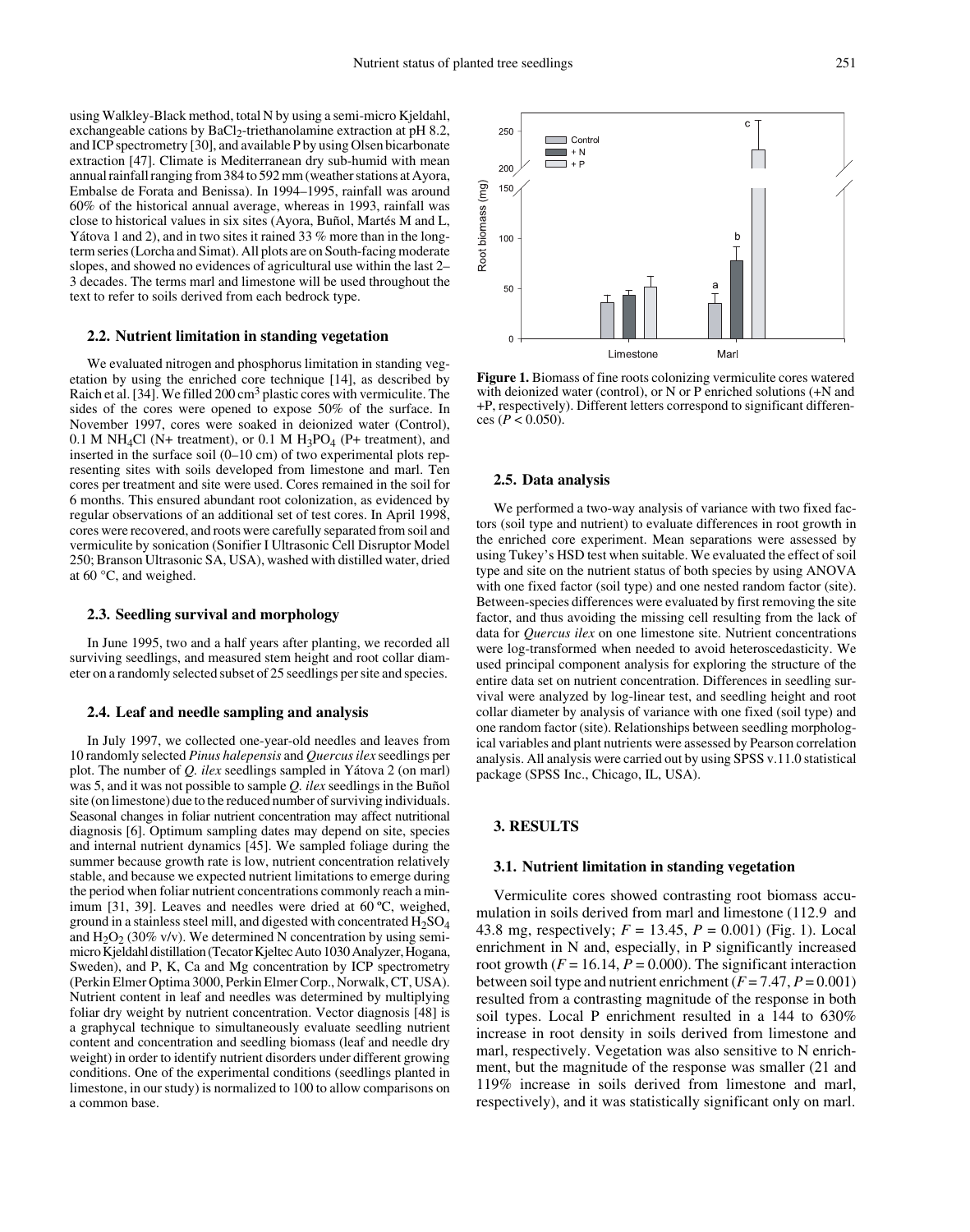

**Figure 2.** Needle and leaf nutrient concentration in *Pinus halepensis* and *Quercus ilex* seedlings growing on soils developed from limestone and marl (mean and standard deviation).\*  $P < 0.050$ ; \*\*  $P < 0.010$ .

#### **3.2. Seedling nutrient status**

We found no significant effect of soil type on foliar N, P and Ca concentration in either of the two species (Fig. 2). Potassium concentration was lower in soils derived from marl, but the difference was only significant for *Quercus ilex* ( $F = 8.88$ ,  $P =$ 0.030). Seedlings growing on marl showed higher foliar Mg concentration than those growing on limestone  $(F = 17.80, P =$ 0.006 and *F* = 21.20, *P* = 0.006 for *P. halepensis* and *Q. ilex*, respectively). The N:Mg ratio in the latter doubled the ratio found in the former (11 vs. 5, and 8 vs. 4 for *P. halepensis* and *Q. ilex*, respectively).

Correlation coefficients between nutrient concentrations were low but significant in some cases. Magnesium concentration was correlated with that of other nutrients in *P. halepensis* needles (Tab. III). The higher the Mg concentration, the higher the N and Ca concentration, and the lower the P and K concentration. We also observed a negative relationship between needle K and Ca concentration. In *P. halepensis* seedlings planted on marl, correlations between Mg and N, and Mg and Ca were still positive, whereas correlations between K and N, and K and P were negative. On limestone, needle N concentration was

positively related to P concentration, and K concentration decreased as Ca concentration increased. In *Q. ilex* leaves nutrient concentrations followed similar patterns. In this species foliar P correlated positively with Ca, and K correlated negatively with Ca and Mg. When sorting the data base by soil types, we observed that only the relations between P and Ca (positive), and between K and Mg (negative) were significant on both marl and limestone (Tab. III).

Species differed in nutrient concentration except for Mg. *Pinus halepensis* showed higher N ( $F = 83.02$ ,  $P = 0.000$ ) and P (*F* = 94.71, *P* = 0.000), and lower K (*F* = 10.16, *P* = 0.002) and Ca  $(F = 82.89, P = 0.000)$  than *Q. ilex.* Results of the principal components analysis clearly discriminated species and soil types (Fig. 3). The first component accounted for 34% of the variance (eigenvalue  $= 1.685$ ), and the second component for an additional 32% (eigenvalue = 1.609). *Pinus halepensis* seedlings distributed mostly on positive values of the first component (PC1), and *Q. ilex* on negative ones. Foliar N (eigenvector score 0.804), P  $(0.762)$  and Ca  $(-0.796)$  were extracted in PC1. The second component (PC2) separated seedlings planted on marl (positive) and limestone (negative). Foliar Mg (eigenvector 0.864) and K (–0.796) were mainly associated with PC2.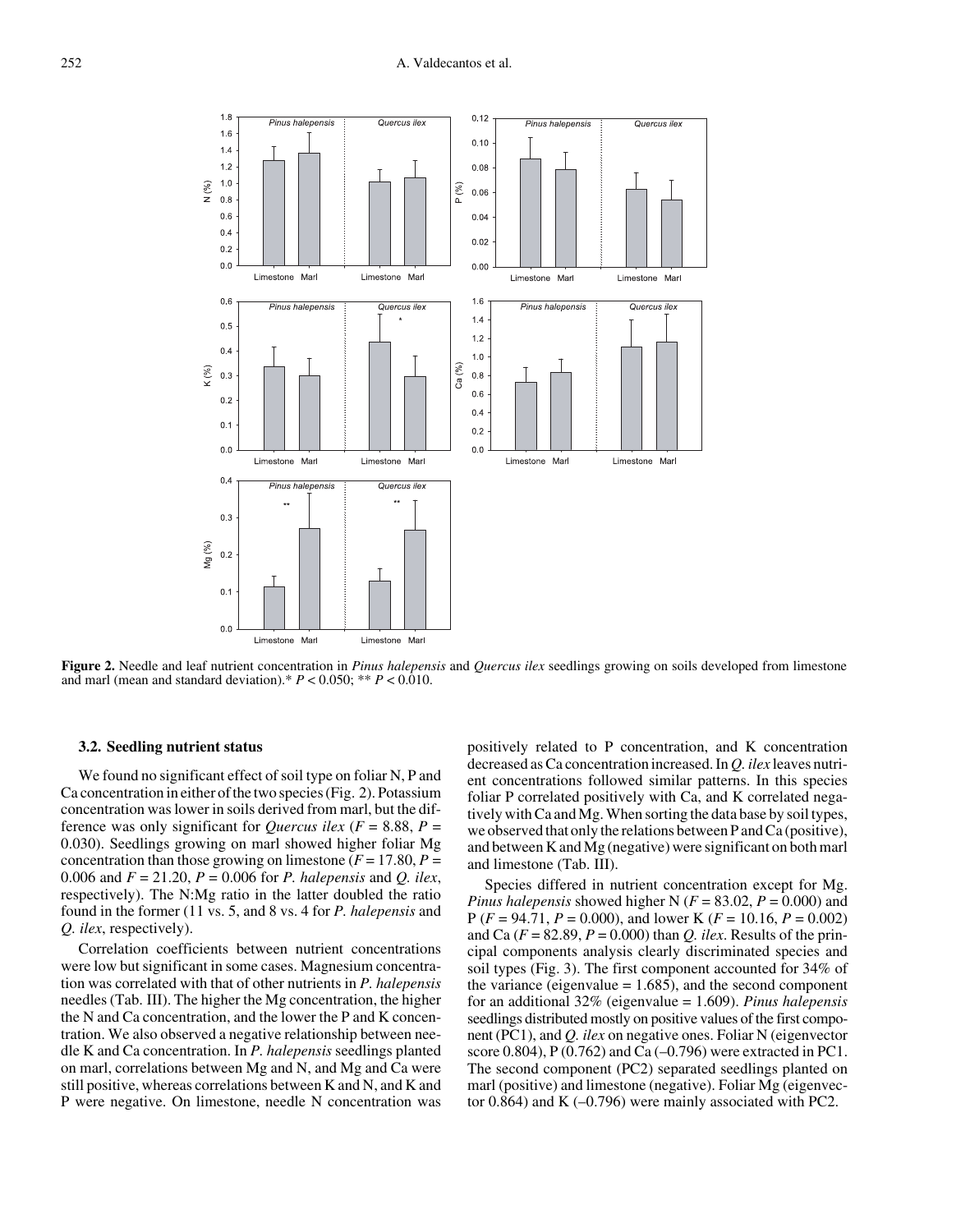**Table III.** Pearson correlation coefficients between nutrient concentration in needles of *Pinus halepensis*, and leaves of *Quercus ilex*. Significant correlations in bold ( $P < 0.050$ ). L = limestone; M = marl, All = limestone and marl.

|     |              | Pinus halepensis |           |          |          | Quercus ilex |       |       |          |          |          |
|-----|--------------|------------------|-----------|----------|----------|--------------|-------|-------|----------|----------|----------|
|     |              | N                | ${\bf P}$ | K        | Ca       | Mg           | N     | P     | $\rm K$  | Ca       | Mg       |
| L   | ${\bf N}$    | 1.000            | 0.642     | 0.186    | 0.049    | $-0.067$     | 1.000 | 0.195 | $-0.246$ | 0.142    | 0.236    |
|     | P            |                  | 1.000     | 0.296    | 0.286    | $-0.081$     |       | 1.000 | $-0.073$ | 0.404    | $-0.136$ |
|     | K            |                  |           | 1.000    | $-0.365$ | $-0.106$     |       |       | 1.000    | $-0.404$ | $-0.526$ |
|     | Ca           |                  |           |          | 1.000    | 0.253        |       |       |          | 1.000    | 0.116    |
|     | Mg           |                  |           |          |          | 1.000        |       |       |          |          | 1.000    |
| M   | $\mathbf N$  | 1.000            | $-0.070$  | $-0.350$ | 0.177    | 0.500        | 1.000 | 0.132 | 0.253    | $-0.158$ | 0.276    |
|     | $\mathbf{P}$ |                  | 1.000     | $-0.450$ | 0.134    | $-0.062$     |       | 1.000 | 0.264    | 0.382    | 0.0165   |
|     | K            |                  |           | 1.000    | $-0.207$ | $-0.312$     |       |       | 1.000    | $-0.093$ | $-0.427$ |
|     | Ca           |                  |           |          | 1.000    | 0.351        |       |       |          | 1.000    | 0.322    |
|     | Mg           |                  |           |          |          | 1.000        |       |       |          |          | 1.000    |
| All | N            | 1.000            | 0.162     | $-0.164$ | 0.182    | 0.414        | 1.000 | 0.100 | $-0.076$ | $-0.023$ | 0.022    |
|     | ${\bf P}$    |                  | 1.000     | 0.049    | 0.108    | $-0.244$     |       | 1.000 | 0.241    | 0.345    | $-0.195$ |
|     | K            |                  |           | 1.000    | $-0.349$ | $-0.322$     |       |       | 1.000    | $-0.263$ | $-0.650$ |
|     | Ca           |                  |           |          | 1.000    | 0.423        |       |       |          | 1.000    | 0.235    |
|     | Mg           |                  |           |          |          | 1.000        |       |       |          |          | 1.000    |





100

122

Relative Leaf Weight

240

**Figure 3.** Distribution of *Pinus halepensis* and *Quercus ilex* seedlings planted on soils developed from marl and limestone on the two principal components axes derived from foliar nutrient data.

#### **3.3. Seedling survival and morphology**

Seedling performance in the field was strongly dependent on site (Tab. IV). Survival rate 2.5 years after planting ranged from 32 to 91% in *P. halepensis*, and from 4 to 63% in *Q. ilex*. Differences between species were significant ( $\chi^2$  = 157.5, *P* = 0.000). Soil type had no significant effect on seedling survival, despite a trend towards higher survival rates on marl than on limestone (71 vs. 56%, and 50 vs. 28% for *P. halepensis* and *Q. ilex*, respectively). Similarly, seedlings planted on marl were bigger than on limestone, but differences were not statistically

**Figure 4.** Graphical vector analysis of *Pinus halepensis* and *Quercus ilex* seedlings for N, P, K, Ca and Mg. Data from seedlings planted on limestone (black triangle) were used as reference (100 value for leaf weight, nutrient content and concentration). Diagonal lines indicate foliar dry weight.

significant. Differences in average needle and leaf weight between both soil types were only marginally significant for *P. halepensis*. Thus, the pattern showed by nutrient contents was similar to that found for nutrient concentration. Only Mg content in leaves and needles of both species was higher on marl than on limestone. The pattern described by vector analysis (Fig. 4), i.e. an increase in Mg concentration and content with no changes in average needle weight, may be related to luxury consumption. In general terms, seedling size was not related to nutrient status in either of the two species. Only stem height was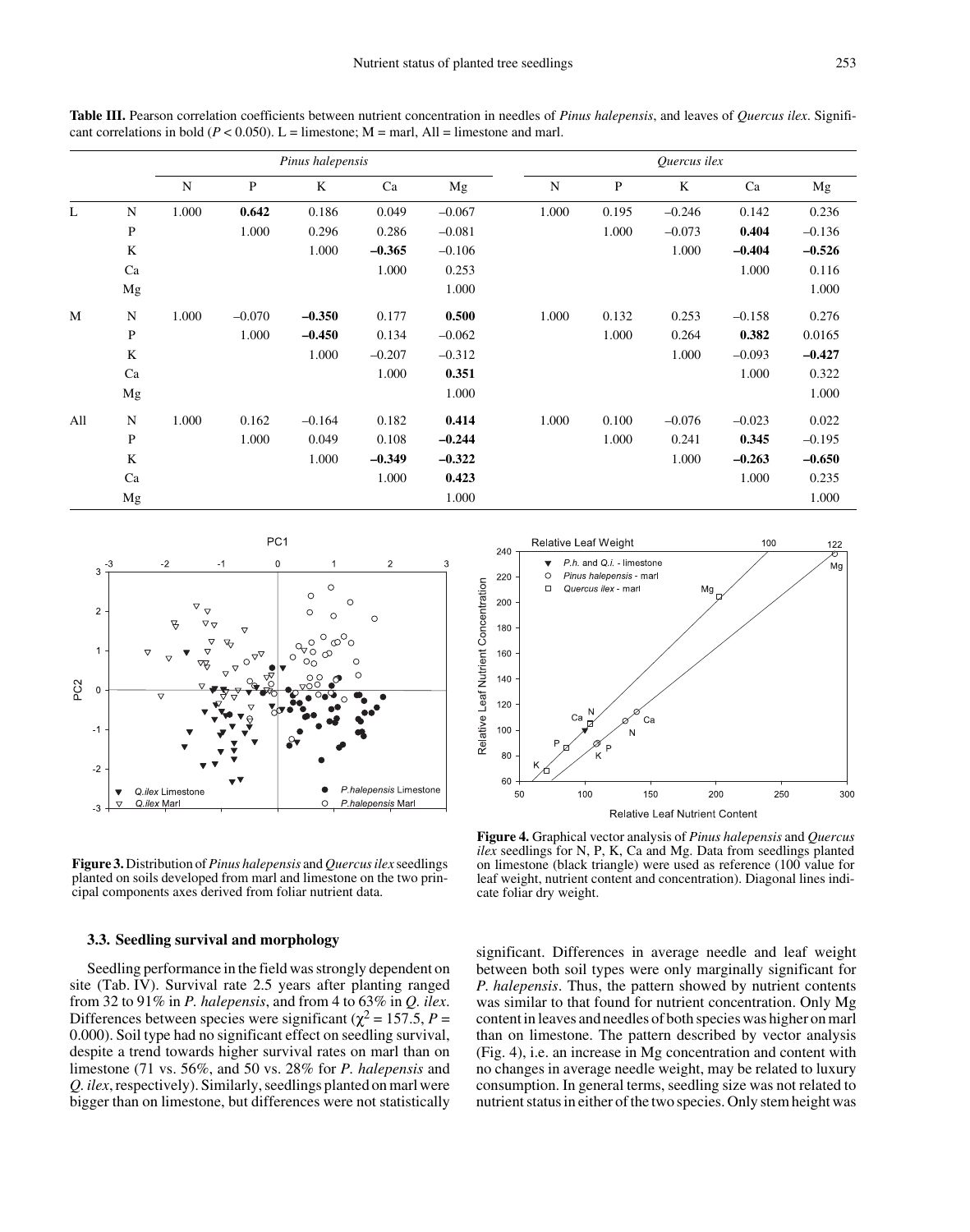**Table IV.** Survival, shoot length (SL) and root collar diameter (RCD) of seedlings of *Pinus halepensis* and *Quercus ilex* 2.5 years after outplanting in eight degraded woodland sites on soils derived from limestone (L) and marl (M). Seedling size calculated from 25 surviving individuals per site (mean and standard error). No *Q. ilex* seedling survived in the Buñol site.

|              |          |                 | Pinus halepensis |            | <i>Ouercus ilex</i> |           |            |
|--------------|----------|-----------------|------------------|------------|---------------------|-----------|------------|
| Bedrock type | Site     | Survival $(\%)$ | $SL$ (cm)        | $RCD$ (cm) | Survival $(\%)$     | $SL$ (cm) | $RCD$ (cm) |
| L            | Buñol    | 32              | 17.6(1.1)        | 0.40(0.02) | 4                   |           |            |
|              | Martés   | 59              | 17.1(0.9)        | 0.34(0.02) | 35                  | 11.2(0.6) | 0.36(0.01) |
|              | Lorcha   | 68              | 23.7(1.7)        | 0.60(0.05) | 38                  | 13.5(0.8) | 0.41(0.02) |
|              | Simat    | 79              | 14.5(0.7)        | 0.37(0.02) | 36                  | 11.9(1.0) | 0.36(0.02) |
| M            | Ayora    | 63              | 26.4(1.7)        | 0.58(0.06) | 57                  | 11.9(0.8) | 0.37(0.02) |
|              | Martés   | 91              | 16.0(0.8)        | 0.40(0.02) | 63                  | 13.8(1.0) | 0.41(0.02) |
|              | Yátova 1 | 65              | 25.7(1.3)        | 0.51(0.03) | 38                  | 10.8(1.1) | 0.28(0.02) |
|              | Yátova 2 | 81              | 25.5(2.0)        | 0.63(0.05) | 59                  | 12.7(0.8) | 0.37(0.02) |

Table V. Pearson correlations coefficients (and *P* values in brackets) between seedling size and nutrient concentration in needles of *Pinus halepensis*, and leaves of *Quercus ilex*.

|    |          | Pinus halepensis | <i>Ouercus ilex</i> |            |  |  |
|----|----------|------------------|---------------------|------------|--|--|
|    | SL.      | <b>RCD</b>       | SL.                 | <b>RCD</b> |  |  |
| N  | 0.085    | 0.181            | 0.059               | 0.137      |  |  |
|    | (0.452)  | (0.108)          | (0.630)             | (0.259)    |  |  |
| P  | 0.293    | 0.130            | $-0.061$            | $-0.137$   |  |  |
|    | (0.008)  | (0.252)          | (0.616)             | (0.259)    |  |  |
| K  | $-0.085$ | $-0.196$         | 0.132               | $-0.146$   |  |  |
|    | (0.455)  | (0.081)          | (0.277)             | (0.227)    |  |  |
| Ca | 0.134    | 0.209            | $-0.070$            | 0.038      |  |  |
|    | (0.236)  | (0.063)          | (0.568)             | (0.758)    |  |  |
| Mg | 0.089    | 0.044            | 0.047               | 0.173      |  |  |
|    | (0.431)  | (0.700)          | (0.701)             | (0.155)    |  |  |

significantly correlated with needle P concentration in *P. halepensis*, but the magnitude of the relationship was rather low (Tab. V).

### **4. DISCUSSION**

Foliar nutrient concentrations in this study fell within the range found under similar soil types and climatic conditions [11, 15, 20]. Nitrogen accession by *P. halepensis* seedlings is probably sufficient, according to the nutrient levels suggested for adult trees of this species [6], whereas P and K concentration are probably critical, and response to nutrient additions likely. Response of *P. halepensis* seedlings growing on calcareous soils to P fertilization has been shown under shadehouse conditions [40], despite the fact that in this study seedling response was not proportional to the dose applied. To our knowledge, critical nutrient levels for *Q. ilex* have not been defined. However, as compared to critical levels suggested by Bonneau [8] for other woody species, and P and K concentrations reported in other studies [2, 13, 35, 39], *Q. ilex* seedlings were probably limited by both nutrients in these degraded Mediterranean woodlands. According to Koerselman and Meuleman [26], N:P ratios above 16 and below 14 may indicate P and N limitation, respectively. Our results suggest that seedlings growing on marl were strongly limited by P, as the N:P ratio was 18 and 21 for *P. halepensis* and *Q. ilex*, respectively. Phosphorus limitation has been reported in other studies in Mediterranean areas, particularly on alkaline soils [22, 37, 41], and in *P. halepensis* and *Q. ilex* seedlings under less stressful climatic conditions [40].

Principal component analysis performed on foliar nutrient concentrations clearly separated plant species and soil types. The first component of the PCA discriminated the two species on the basis of their N, P and Ca foliar concentration. *Pinus halepensis* seedlings showed higher N and P concentration than *Q. ilex*. This fact may be related to the potential relative growth rate of the studied species, being higher in the conifer than in the broadleaved [7, 13]. *Quercus ilex* is considered a late-successional species with lower growth rates [32], and low nutrient requirements as compared to early-successional *P. halepensis* [21]. Pioneer species tend to keep foliar concentration of the most-limiting nutrient at relatively constant levels when its availability increases, using the extra nutrient inputs for increasing growth. Late-successional species may maintain low growth rates, and may allocate supplemental nutrient inputs to belowground storage organs [33]. Comparative experiments using *P. halepensis* and *Q. ilex* seedlings have shown that foliar nutrient concentration in the latter species is less sensitive to fertilization [44]. *Pinus halepensis* may respond to nutrient inputs by increasing growth and foliar nutrient concentration [15, 44].

We failed to observe an effect of soil type on foliar N and P concentration, whereas the effect was clear in the enriched core experiment. This suggests that the enriched core technique may be more sensitive to nutrient limitations than methods based on foliar nutrient concentrations. Despite the fact that both methods have been used as indicators of nutrient limitation, they may in fact measure different aspects of plant nutrient economy (different strategies). Root growth response may be more sensitive to nutrient availability at low nutrient availability levels [25],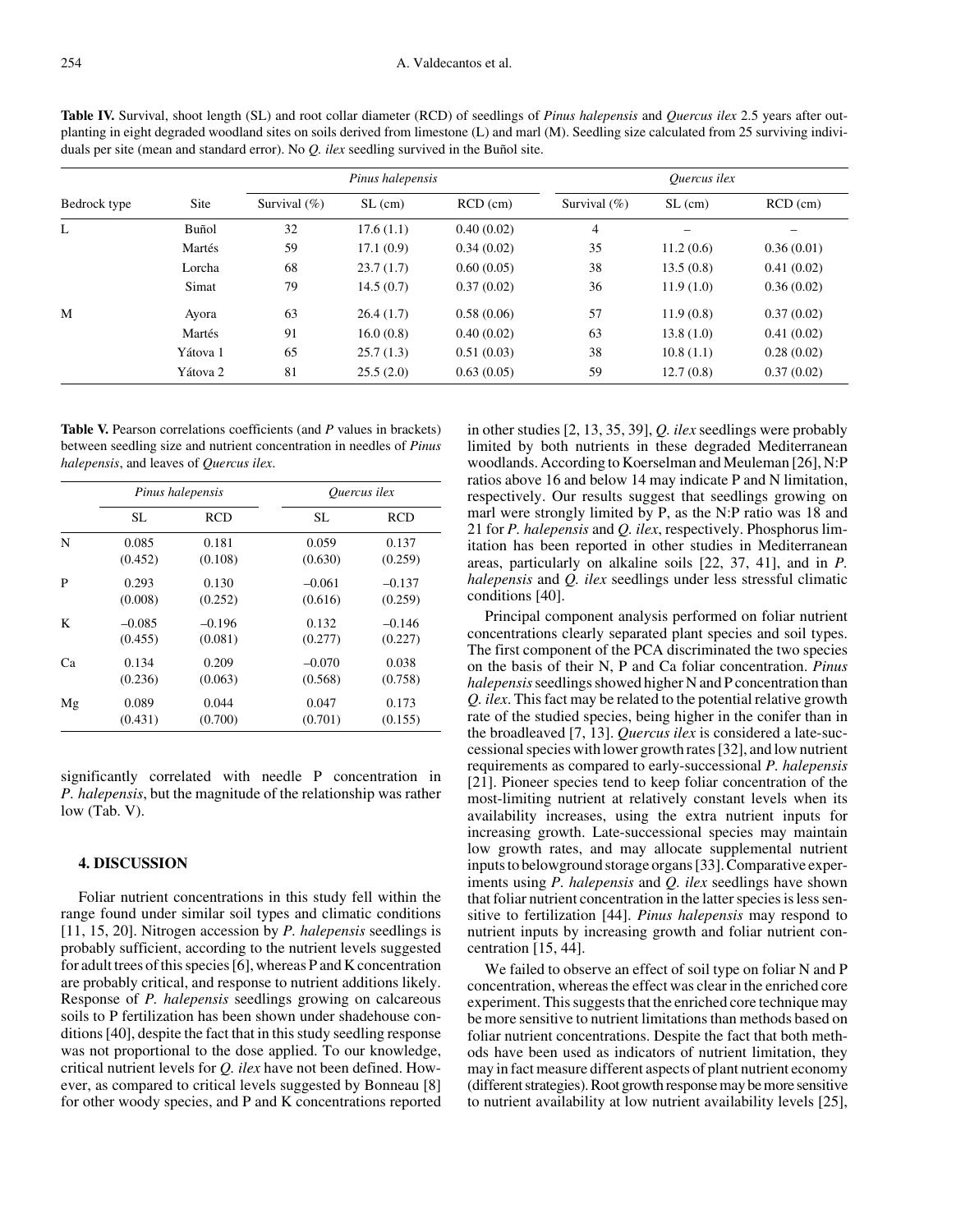whereas nutrient concentration may be relatively stable at low to optimum nutrient availability levels, when additional nutrient inputs are assigned to new growth with no major changes in nutrient concentration [24], but may be more sensitive to high nutrient availability levels (e.g. fertilization trials). We should bear in mind, however, that other factors may contribute to the contrasted root growth response to localized nutrient enrichment found in both soil types (e.g. soil physical properties, root density and distribution, community composition, etc.), and that this method should be used with caution for the comparison between contrasted soil types; rather than use it for comparison between nutrients for a given site.

We did not observe any relationship between soil type or seedling nutrient status and field performance. On the contrary, seedlings planted on soils developed from marl appeared to be more stressed, from a nutritional point of view, than those planted on limestone, but seedling survival and growth tended to be higher on the former. Vector analysis showed only marginal differences in average needle weight between soil types. But the pattern for leaf and needle nutrient content was similar to that found for nutrient concentration. Thus, we must then exclude the possibility that the small differences in nutrient concentration between seedlings planted on marl and limestone resulted from parallel changes in nutrient content and leaf or needle weight. The higher Mg availability on marls did not result in higher growth, suggesting luxury consumption, or storage for subsequent translocation [48]. Other factors, such as those related to water availability, effective soil volume or local biotic and abiotic conditions, may be more relevant for explaining plantation success than differences in soil nutrient availability between the two soil types evaluated in our study. Higher survival rates in woody seedlings planted on soils developed from marls as compared to limestone have been related to higher capacity to store available water [46].

The lack of a clear relationship between nutrient status and seedling performance does not necessarily indicate sufficient nutrient levels or lack of response to fertilization. Despite the relative heterogeneity in soil types, the range of nutrient availability levels present in the study sites may have been too small to show any significant effect on seedling survival and growth. Phosphorus and potassium fertilization on both soil types, and magnesium fertilization on limestone, may improve seedling establishment and further growth under the conditions of the present study, provided that nutrient availability is increased beyond the levels found under natural conditions. It is worth noting, however, that standing vegetation may strongly respond to nutrient inputs, particularly on marls, as observed with the enriched core technique. Thus, competition belowground is likely to be promoted by localized fertilization.

We conclude that *Pinus halepensis* and *Quercus ilex* seedlings are probably limited by nutrient availability, particularly P and K in these Mediterranean degraded forest soils. However, nutrient status does not explain differences in seedling performance in the field within the range of conditions tested in this study. Fertilization experiments are needed to ascertain if increased nutrient availability beyond the levels found under natural conditions can promote seedling establishment and growth in these degraded soils.

**Acknowledgments:** This research has been carried out in the context of the REDMED project (ENV-CT97-0682), funded by the European Commission, the local Government of the Region of Valencia (Conselleria de Territorio y Vivienda, Generalitat Valenciana), and Fundación Bancaja.

#### **REFERENCES**

- [1] Aerts R., Nutrient resorption from senescing leaves of perennials: are there general patterns? J. Ecol. 84 (1996) 597–608.
- [2] Alifragis D., Smiris P., Maris F., Kavvadias V., Konstantinidou E., Stamou N., The effect of stand age on the accumulation of nutrients in the aboveground components of an Aleppo pine ecosystem, For. Ecol. Manage. 141 (2001) 259-269.
- [3] Alonso C., Herrera C.M., Patterns made of patterns: variation and covariation of leaf nutrient concentrations within and between populations of *Prunus mahaleb*, New Phytol. 150 (2001) 629–640.
- [4] Bazzaz F.A., Plants in Changing Environments Linking Physiological, Population and Community Ecology, Cambridge University Press, Cambridge, 1996.
- [5] Binkley D., Forest nutrition managament, Wiley, New York, 1986.
- [6] Boardman R., Cromer R.N., Lambert M.J., Webb M.J., Forest plantations, in: Reuter D.J., Robinson J.B. (Eds.), Plant analysis – an interpretation manual, CSIRO Publ., Collingwood, 1997, pp. 505– 566.
- [7] Bocio I., Navarro F.B., Ripoll M.A., Jiménez M.N., De Simón E., Holm oak (*Quercus rotundifolia* Lam.) and Aleppo pine (*Pinus halepensis* Mill.) response to different soil preparation techniques applied to forestation in abandoned farmland, Ann. For. Sci. 61 (2004) 171–178.
- [8] Bonneau M., Le diagnostic foliaire, Rev. For. Fr. XL (1988) 19–28.
- [9] Bottner P., Coûteaux M.M., Vallejo V.R., Soil organic matter in Mediterranean-type ecosystems and global climatic change: a case study – the soils of the Mediterranean basin, in: Moreno J.M., Oechel W.C. (Eds.), Global Change and Mediterranean-Type Ecosystems, Springer, New York, 1995, pp. 306–325.
- [10] Burdett A.N., Physiological processes in plantation establishment and the development of specifications for forest planting stock, Can. J. For. Res. 20 (1990) 415–427.
- [11] Canadell J., Vilà M., Variation in tissue element concentrations in *Quercus ilex* L. over a range of different soils, Vegetatio 99–100 (1992) 273–282.
- [12] Canham C.D., Berkowitz A.R., Kelly V.R., Lovett G.M., Ollinger S.V., Schnurr J., Biomass allocation and multiple resource limitation in tree seedlings, Can. J. For. Res. 26 (1996) 1521–1530.
- [13] Cornelissen J.H.C., Werger M.J.A., Castro-Diez P., van Rheenen J.W.A., Rowland A.P., Foliar nutrients in relation to growth, allocation and leaf traits in seedlings of a wide range of woody plant species and types, Oecologia 111 (1997) 460–469.
- [14] Cuevas E., Medina E., Nutrient dynamics within amazonian forests: II. Fine root growth, nutrient availability and leaf litter decomposition, Oecologia 76 (1988) 222–235.
- [15] Díaz E., Roldán A., Effects of reafforestation techniques on the nutrient content, photosynthetic rate and stomatal conductance of *Pinus halepensis* seedlings under semiarid conditions, Land Degrad. Dev. 11 (2000) 475–486.
- [16] Espelta J.M., Riba M., Retana J., Patterns of seedling recruitment in West-Mediterranean *Quercus ilex* forests influenced by canopy development, J. Veg. Sci. 6 (1995) 465–472.
- [17] FAO, Soil map of the world. Revised legend, Rome, 1988.